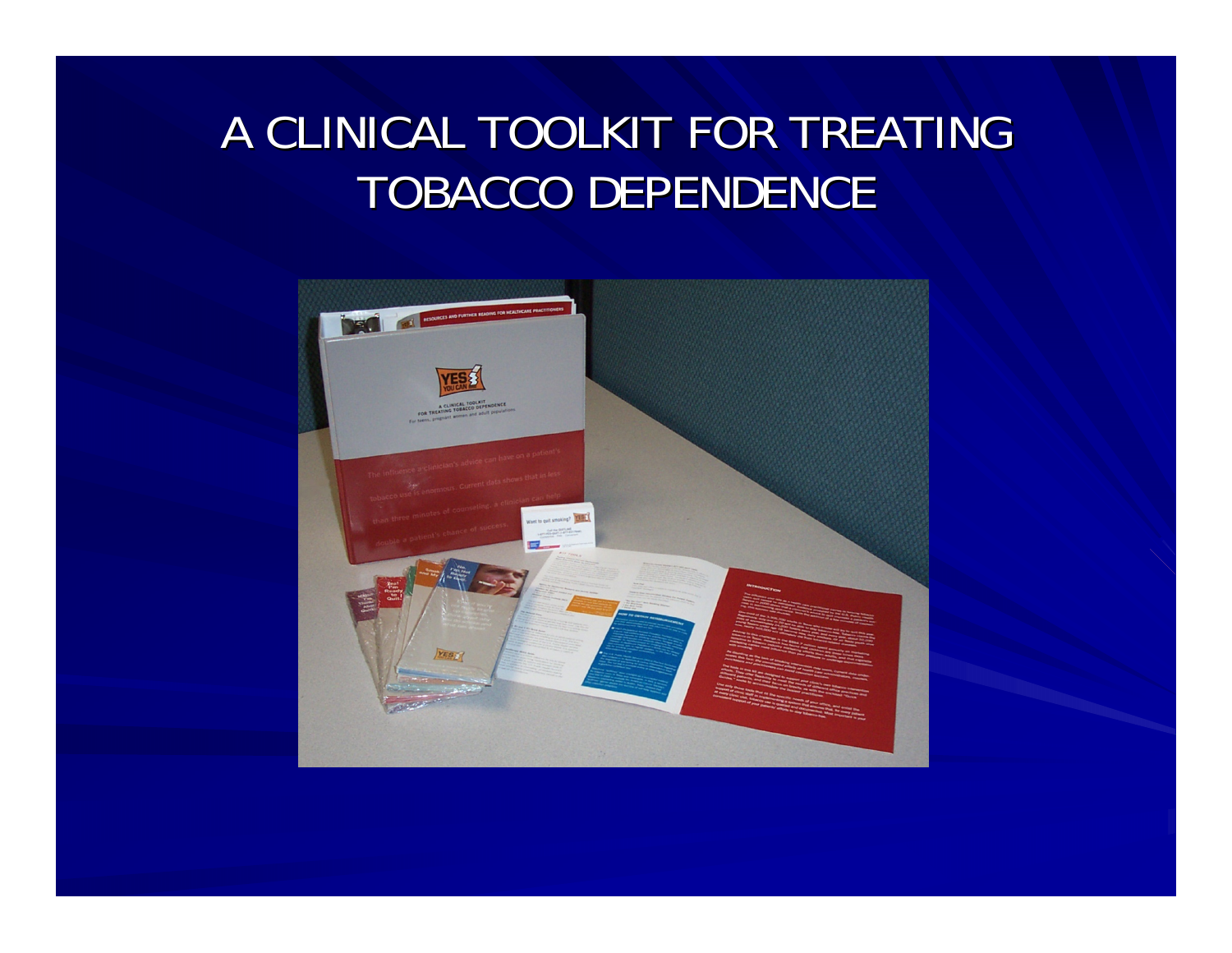#### WHY DO WE NEED TO REACH PROVIDERS?

- **Tobacco use causes > 24,000** deaths/year in Texas
- **Prevalence among Texas adults is 18%** 
	- Healthy People 2010 goal: <12%
- 70% smokers want to quit smoking<br>completely clinicians are in a uniq completely – clinicians are in a unique<br>position to help
	- $\,$  46% try to quit each year
	- >70% smokers visit a health care setting each year

MMWR 2001: 50(40); 869-873 A Clinical Practice Guideline for Treating Tobacco Use and Dependence. JAMA 2000; 283: 3244-54

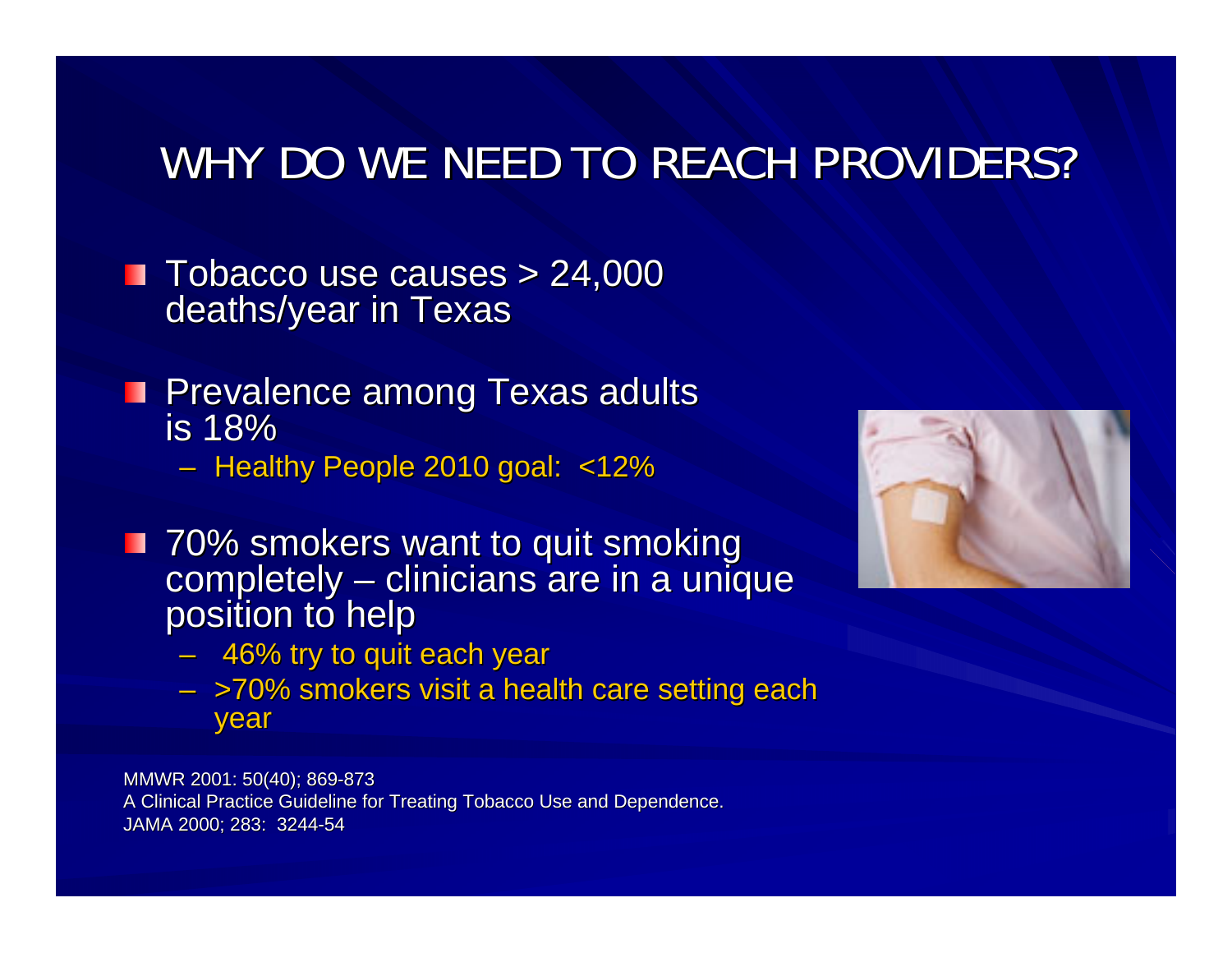### TOOLKIT CONTENTS

- **Introductory Guide**
- **Pad of sticky notes**
- 5A's/5R's Quick Guide
- **Pharmacotherapy Quick Guide**
- **Resources & further reading** for providers
- **T** Tobacco user ID stickers for patient charts
- $\blacksquare$  Staged patient brochures
- Quitline cards

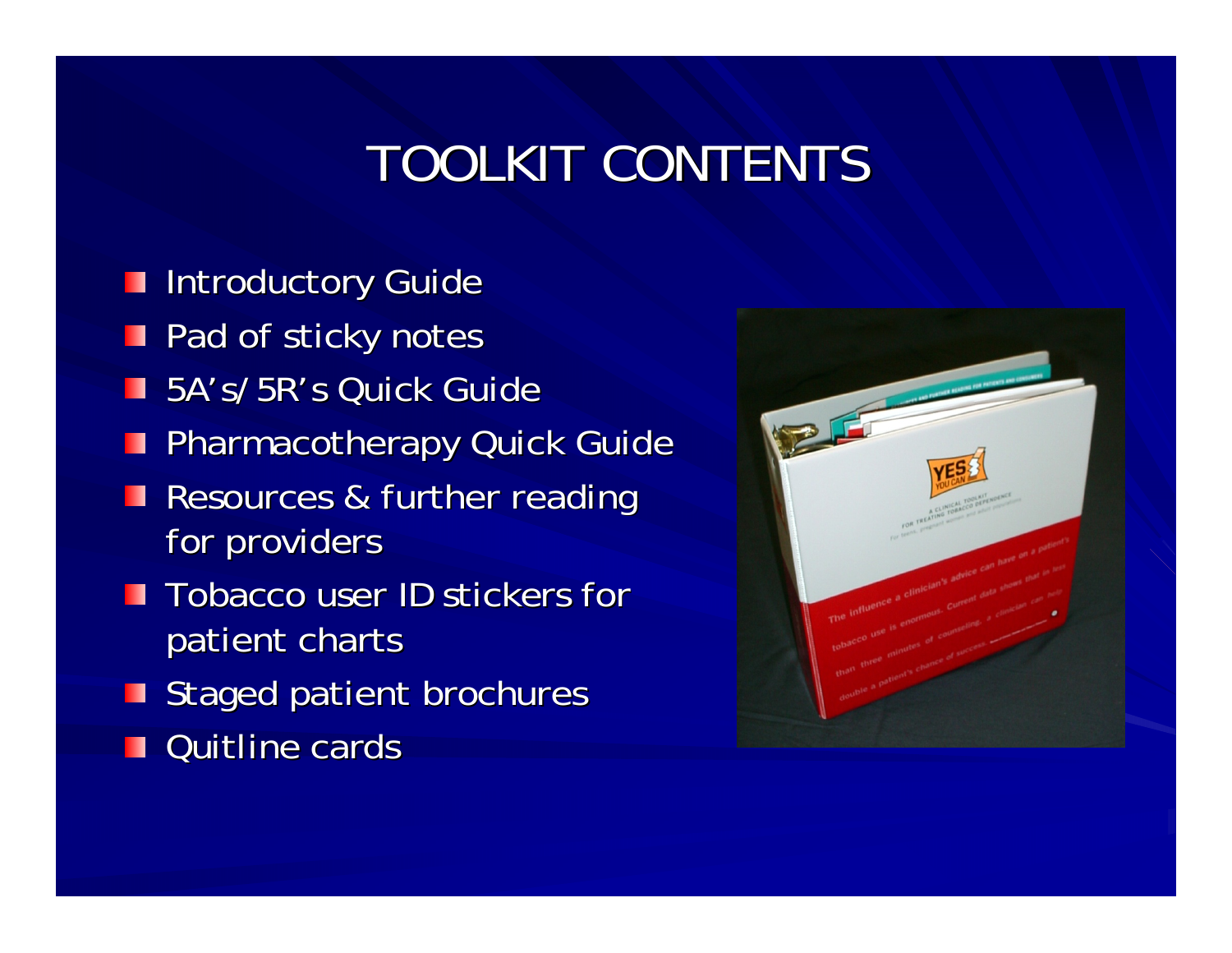### TOOLKIT CONTENTS (continued) TOOLKIT CONTENTS (continued)

- **Treating Tobacco Use &** Dependence Brochure
- $\blacksquare$  Table tent display for provider's office
- Brochure & Quitline card holders
- Patient resources bookmarks
- Fax referral forms
- Encounter checklist
- **Brief information guide formation** providers who do not want entire binder

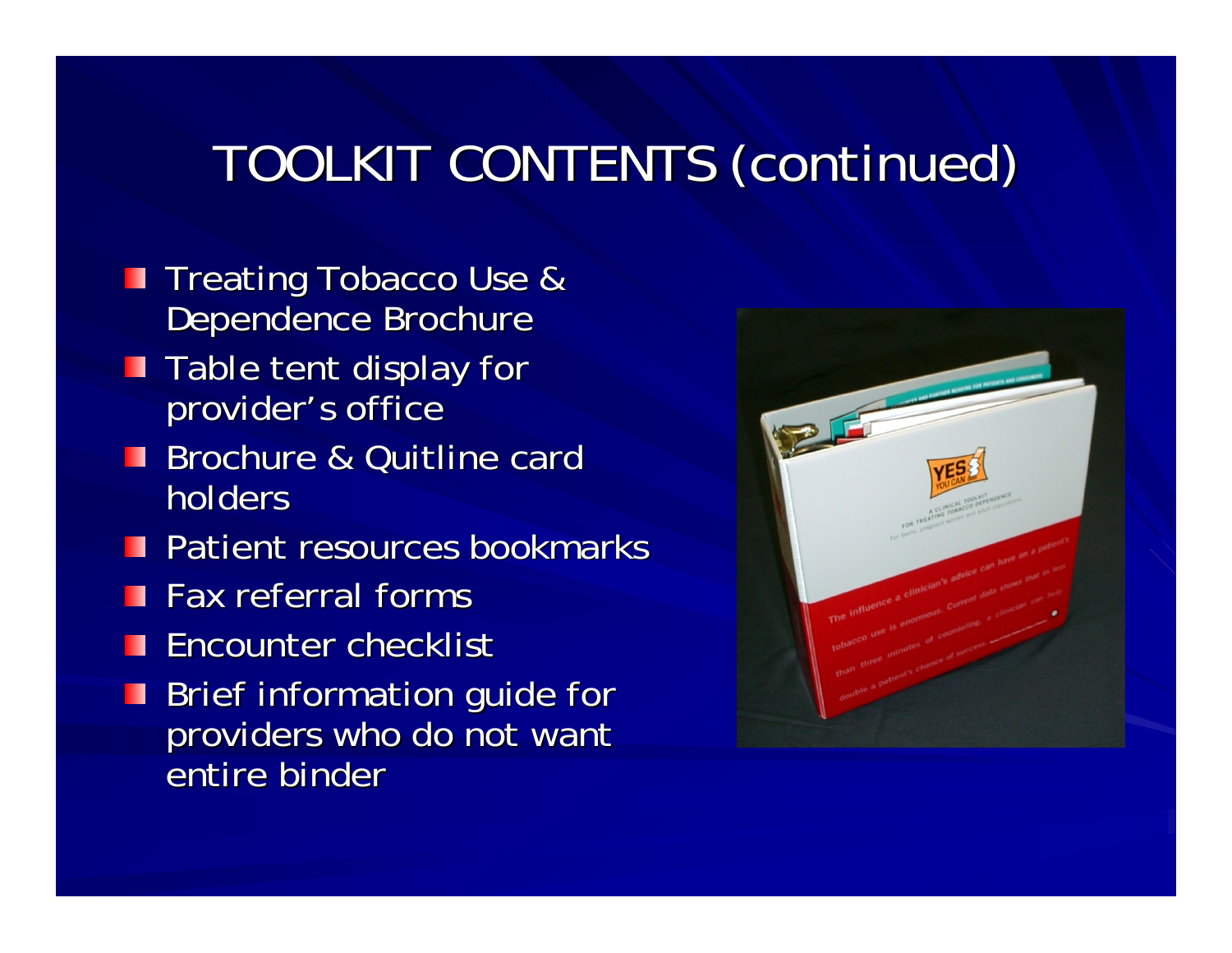### INTRODUCTORY GUIDE

**Front pocket Overview of binder** contents Reimbursement info How to use the tools **Info on Quitline** counseling protocol **Motivational** strategies to help patients quit



A CLINICAL TOOLKIT FOR TREATING TOBACCO DEPENDENCE For teens, pregnant women and adult populations

**Introductory Guide** 

**LAW TEXAS**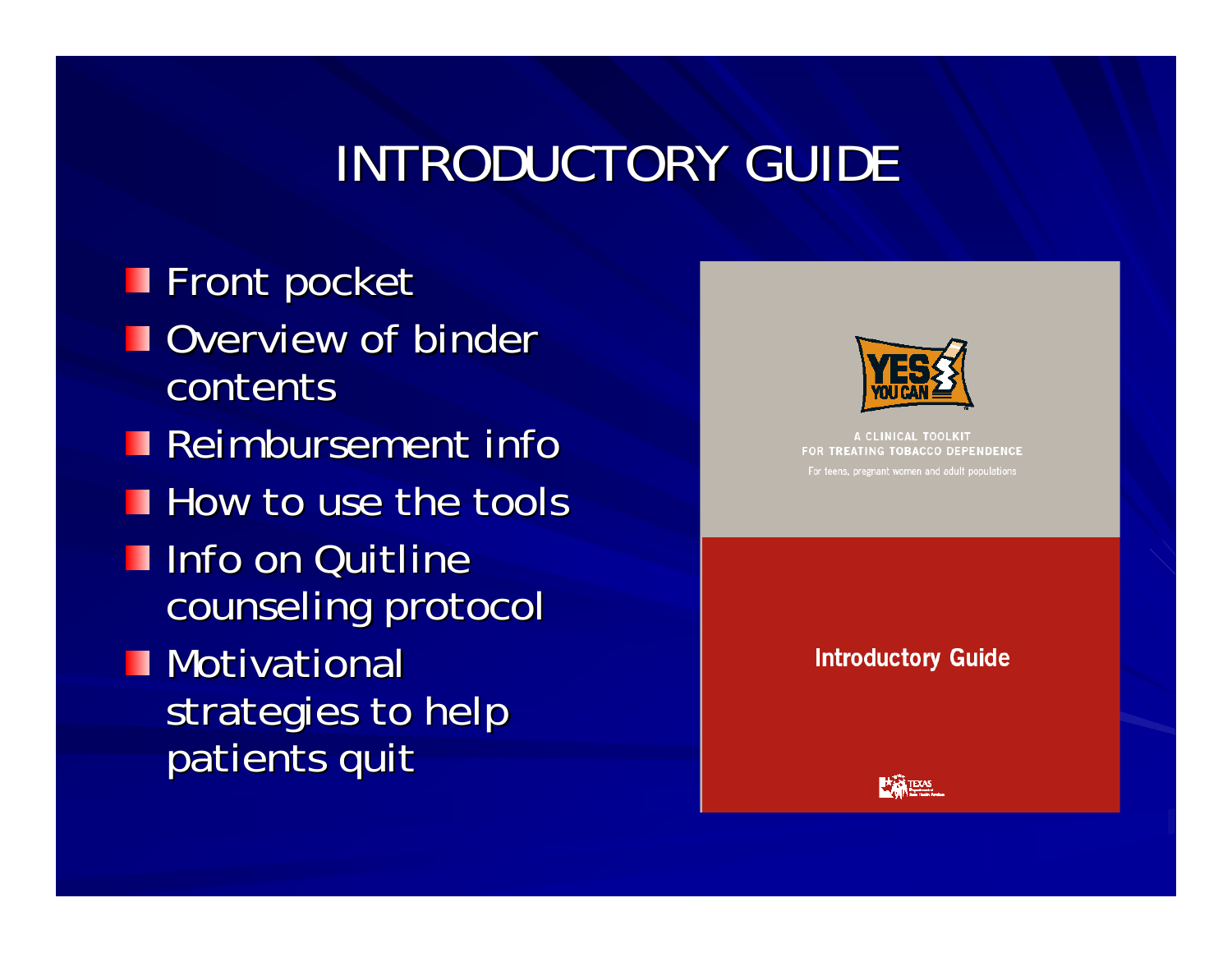#### BROCHURES & QUITLINE CARDS

**Clear zip pouch**  $\blacksquare$  Five brochures address readiness to quit & special quit & special concerns **English & Spanish Quitline cards refer** to toll-free # in English & Spanish English & Spanish

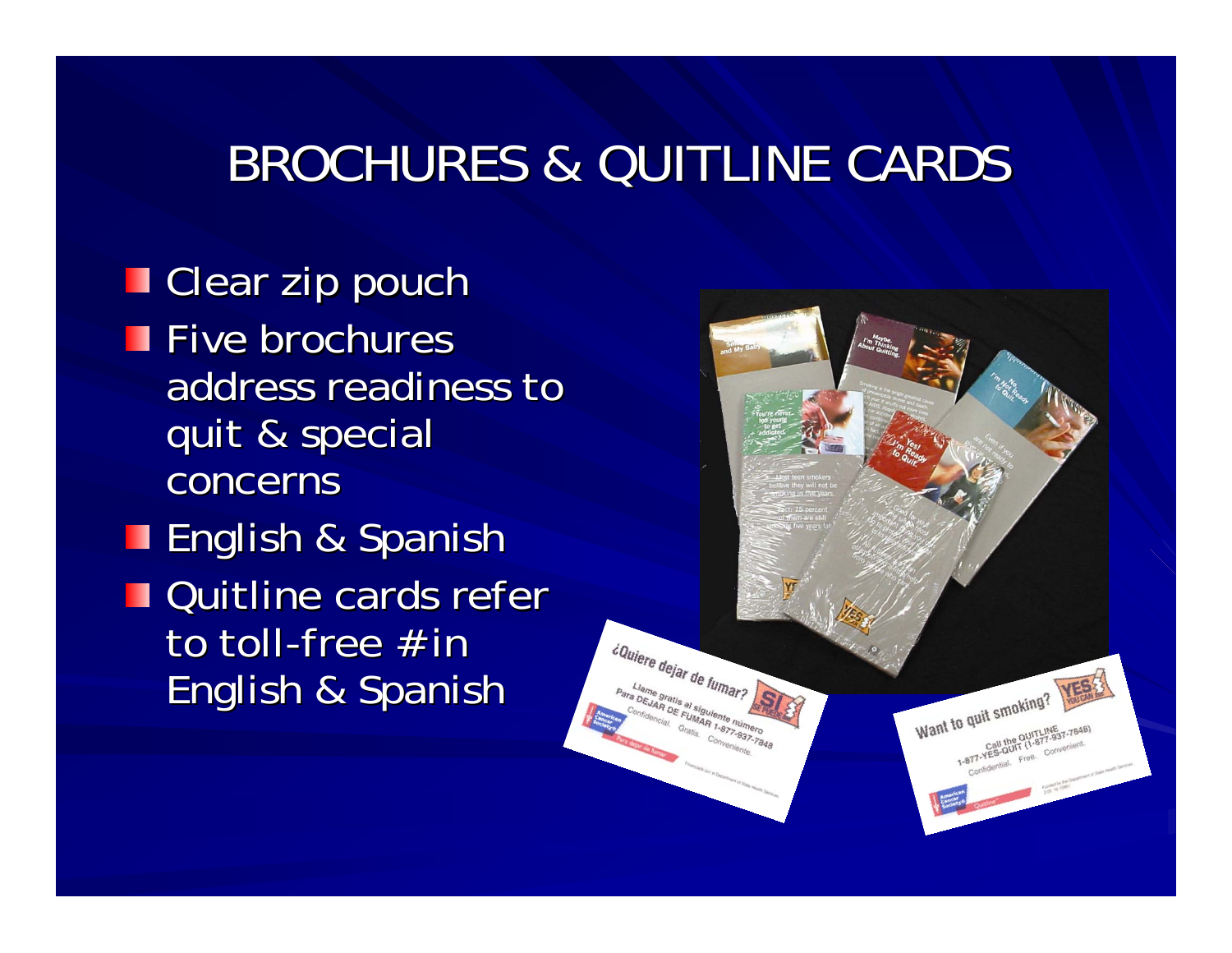#### 5 A's & R's CARD

Binder pocket, front **Tools to identify and** assess tobacco use effectively **5 A's Quick Guide:** Treat tobacco users *willing* to quit **5 R's Quick Guide:** Treat tobacco users *unwilling* to quit

#### **5A's QUICK GUIDE YES S** Helping tobacco users willing to quit ASK about tobacco use at every vi . "Do you currently use tobacco?" . Document tobacco-use status using these tools: Wtal Signs Stickers ADVISE all tobacco users to quit . "As your healthcare provider, I strongly advise you to quit." . "The single most important thing you can do to protect your health is to stop smoking. and I can help you. ASSESS patient's willingness to o . "Are you ready to make a quit attempt in the next 30 days?" . If "yes," proceed to the next step: ASSIST . If "no," turn this card over to follow 5 R's, give patient this tool: No, I'm Not Ready to Quit or Maybe I'm Thinking About Quitting SSIST patient in quit . Set a quit date and form a quit plan. Give patient this tool: Yes, I'm Ready to Quit . Use Fax Referral Form to initiate Quitline counseling process · Enlist support of family, friends, co-workers . Anticipate challenges and triggers · Give patient this tool: Quick Tips Rx for Staying Smoke Free · Review lessons from past quit attempts · Prescribe appropriate pharmacotherapy unless contraindicated · Consult these tools: Pharmacotherapy Quick Guide, Treating Tobacco Use and Dependence **ARRANGE follow-up** . Schedule phone or office visit, preferably within the first week after patient's quit date Congratulate success Review circumstance that caused lapse Ask for recommitment to total abstinence Consider referral to more intense treatment . Assess parmacotherapy use, and revise or combine as necessary For heighane counseling: 1-877-YES-QUIT For referrals to community resources: 3-800-ACS-2345<br>For referrals to community resources: 3-800-ACS-2345<br>For Web information: www.cancer.org Chronic Disease Prevention **International Christian**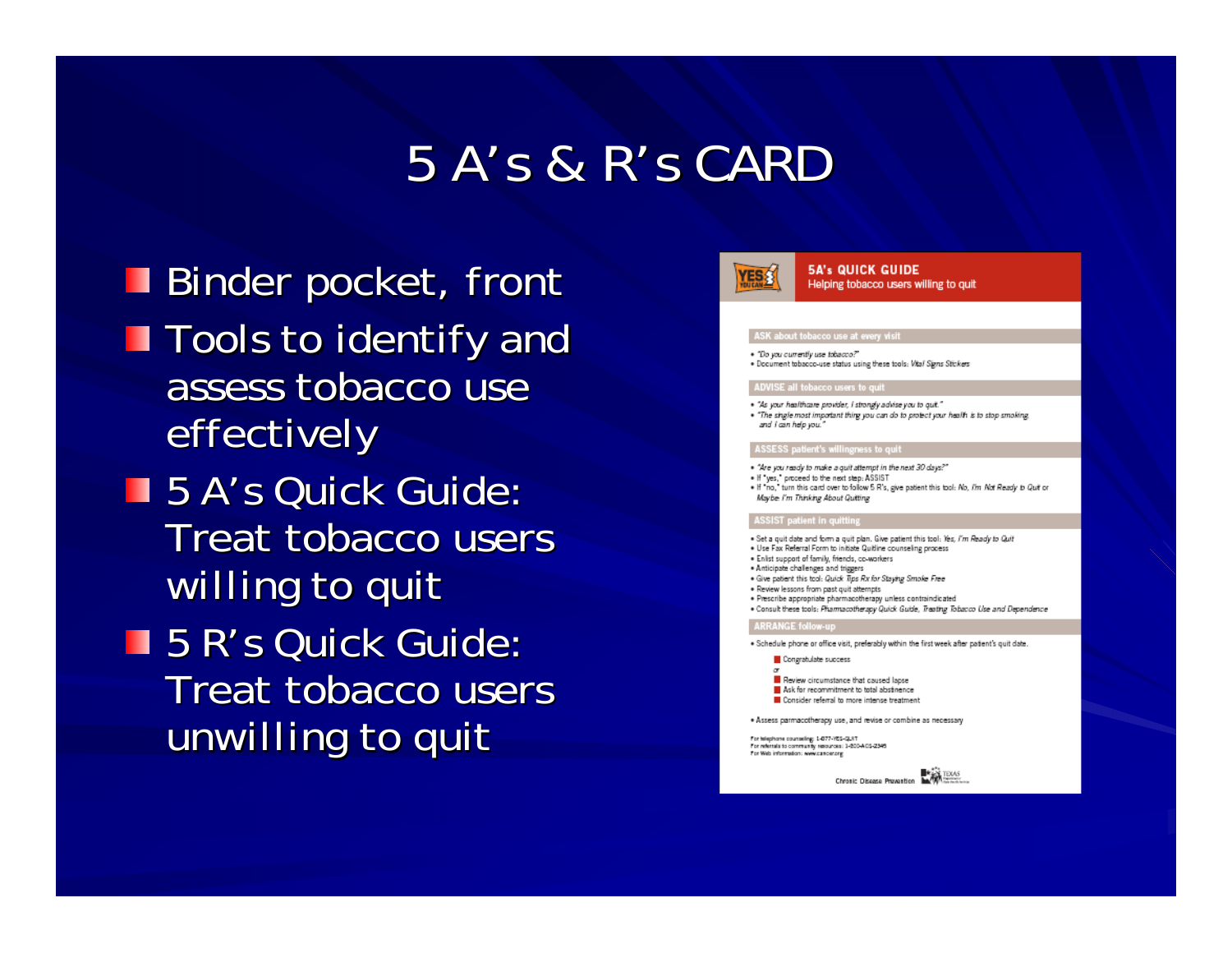#### PHARMACOTHERAPY GUIDE

Binder pocket, front **List of medication** options & dosage **Information on** special considerations **Information about** effectiveness of medication

#### **5A's QUICK GUIDE YES S** Helping tobacco users willing to quit ASK about tobacco use at every v . "Do you currently use tobacco?" . Document tobacco-use status using these tools: Wtal Signs Stickers ADVISE all tobacco users to quit . "As your healthcare provider, I strongly advise you to quit." . "The single most important thing you can do to protect your health is to stop smoking. and I can help you. **ASSESS patient's willin** . "Are you ready to make a quit attempt in the next 30 days?" . If yes," proceed to the next step: ASSIST . If "no," turn this card over to follow 5 R's, give patient this tool: No, I'm Not Ready to Quit or Maybe I'm Thinking About Quitting SIST patient in quit . Set a quit date and form a quit plan. Give patient this tool: Yes, I'm Ready to Quit . Use Fax Referral Form to initiate Quitline counseling process · Enlist support of family, friends, co-workers . Anticipate challenges and triggers · Give patient this tool: Quick Tips Rx for Staying Smoke Free · Review lessons from past quit attempts · Prescribe appropriate pharmacotherapy unless contraindicated · Consult these tools: Pharmacotherapy Quick Guide, Treating Tobacco Use and Dependence **ARRANGE follow-up** . Schedule phone or office visit, preferably within the first week after patient's quit date Congratulate success Review circumstance that caused lapse Ask for recommitment to total abstinence Consider referral to more intense treatment . Assess parmacotherapy use, and revise or combine as necessary For heighane counseling: 1-877-YES-QUIT For referrals to community resources: 3-800-ACS-2345<br>For referrals to community resources: 3-800-ACS-2345<br>For Web information: www.cancer.org **EXAMPLE Disease Provention EXAMPLE ONE OBsets**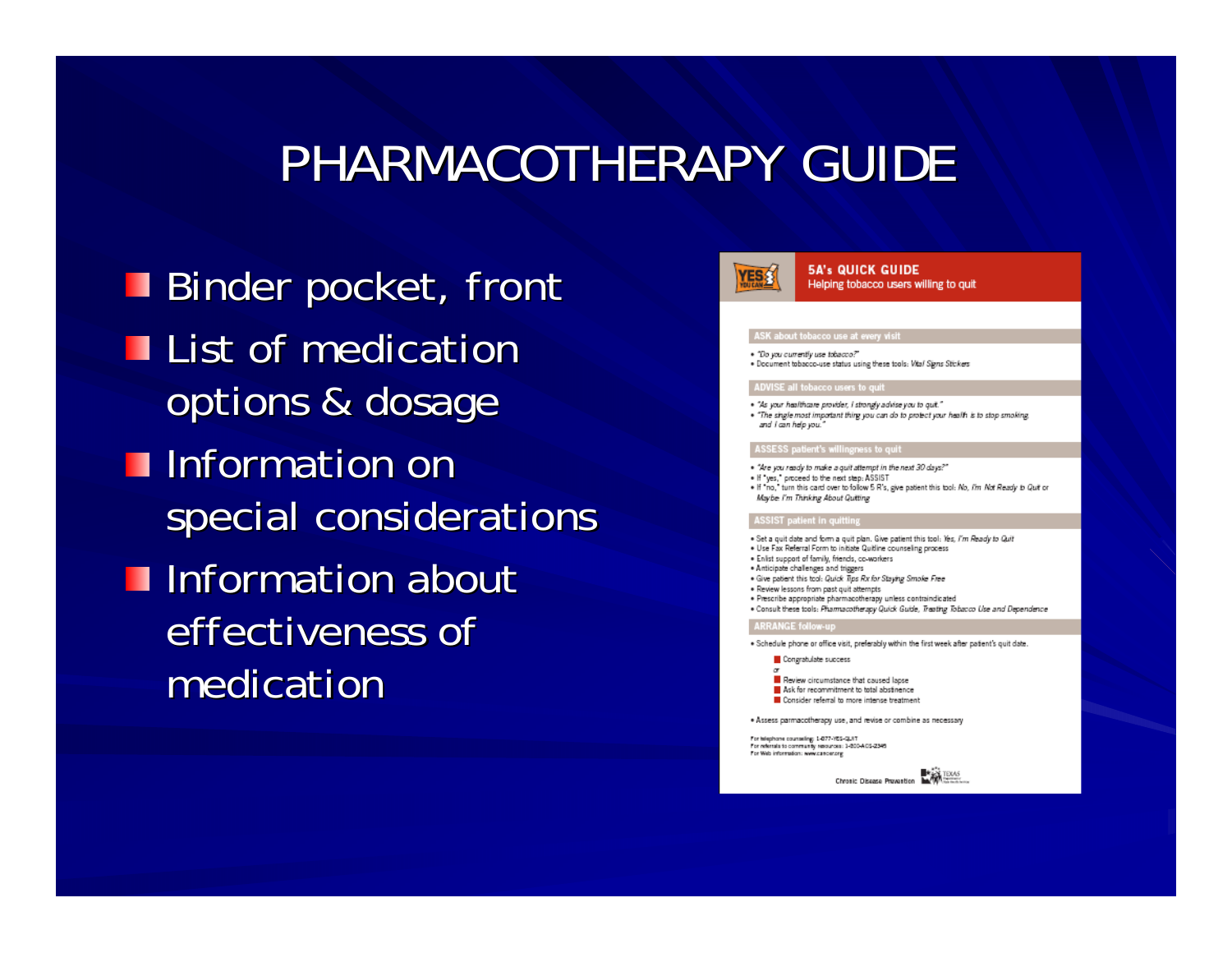### READING LIST, CHART STICKERS

- Binder pocket, front **Information on CME** programs; web site list
- $\blacksquare$  Stickers for patient charts to readily identify current & former tobacco users



#### RESOURCES AND FURTHER READING FOR HEALTHCARE PRACTITIONERS

#### **CME PROGRAMS** www.texmed.org/cme/tmaonlinecme.asp

Mosthe Dependence and its Treatment was prepared for the Internet by the Texas Medical Association Committee on Physician Health and Rehabilitation. The course requires 45 to 60 minutes for study and evaluation to deliver one hour of AMA/PRA Category 1 CME.

#### www.cine.uwisc.org

A free Web-based program providing training in the treatment of tobacco dependence. Based on the U.S. Public Health Service Clinical Practice Culcialine, Treating Tobacco Use and Dependence, this program offers one hour of CME/Pharmacy CE credit to clinicians (including phermacists) completing the program.

#### **RESOURCES**

www.surgeongeneral.gov/tobacco/default.htm<br>Information on how to obtain a copy of the U.S. Public Health Service guideline

www.ede.gov/tobacco Cantars for Disease Control and Prevention Tobacco Information and Prayention Source (TIPS)

www.endsmoking.org<br>Professional Assisted Cessation Therapy (PACT) Web site with publication on Reimbursement for Smoking Cosatton Thompy A Healthcare Practitorer's Guide

www.atrac.wisc.edu Information from the Addressing Tobacco in Health Care **Research Notwork** 

www.akrq.gov<br>Agency for Healthcare Research and Quality

www.akip.org<br>American's Health Insurance Plans

www.chestnet.org<br>American College of Chest Physicians

www.ama-asse.org American Medical Association Web site with mostly legislative information on tobacco

www.who.int/tobacco/en World Health Organization

www.akase.org/<br>Alliance for Lung Cancer Advocacy, Support and Education

www.noqa.org<br>National Committee on Quality Assurance

www.texas-step.org<br>Statistics and other information on the toll tobacco takes in Taxas

www.rwjf.org<br>Robert Wood Johnson Foundation

www.mayoolinic.org/ndc-rst<br>Mayo Clinic Nicotine Departiance Center

www.tobaccotroekids.org National Center for Tobacco-Free Kids

www.tobacco.org<br>information for health professionals and policymakers

www.smt.org<br>Socialty for Research on Nicotine and Tobacco

www.cans.hhs.gov<br>Cantars for Madicare and Medicald Services

www.cancer.org American Cancer Society

www.americanheart.org<br>American Heart Association

www.americanlegacy.org/greatstart American Legacy Foundation, includes cessation program and<br>quitine for pregnant women

www.fungusa.org<br>American Lung Association

www.tobaccothee.org<br>Foundation for a Smoke-Free America

www.aatp.org<br>ASK and ACT, a tobacco cassation program for physicians by<br>the American Academy of Family Physicians

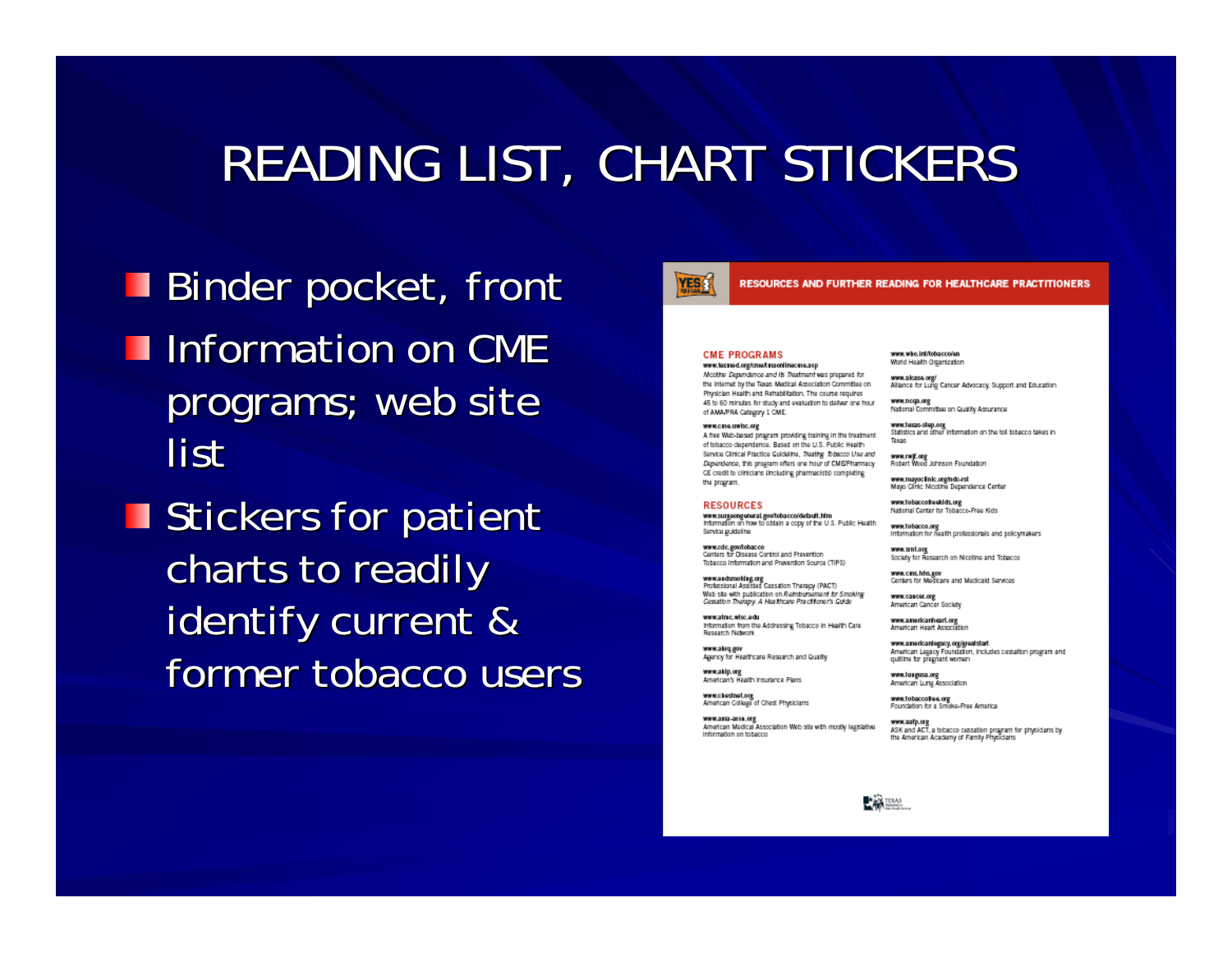### U.S. PUBLIC HEALTH SERVICE BOOKLET

- Binder pocket, back **Recommendations from** the U.S. Public Health Service
- Designed to assist providers in providing effective treatment for tobacco users
- **Summarizes appropriate** treatments for all patients

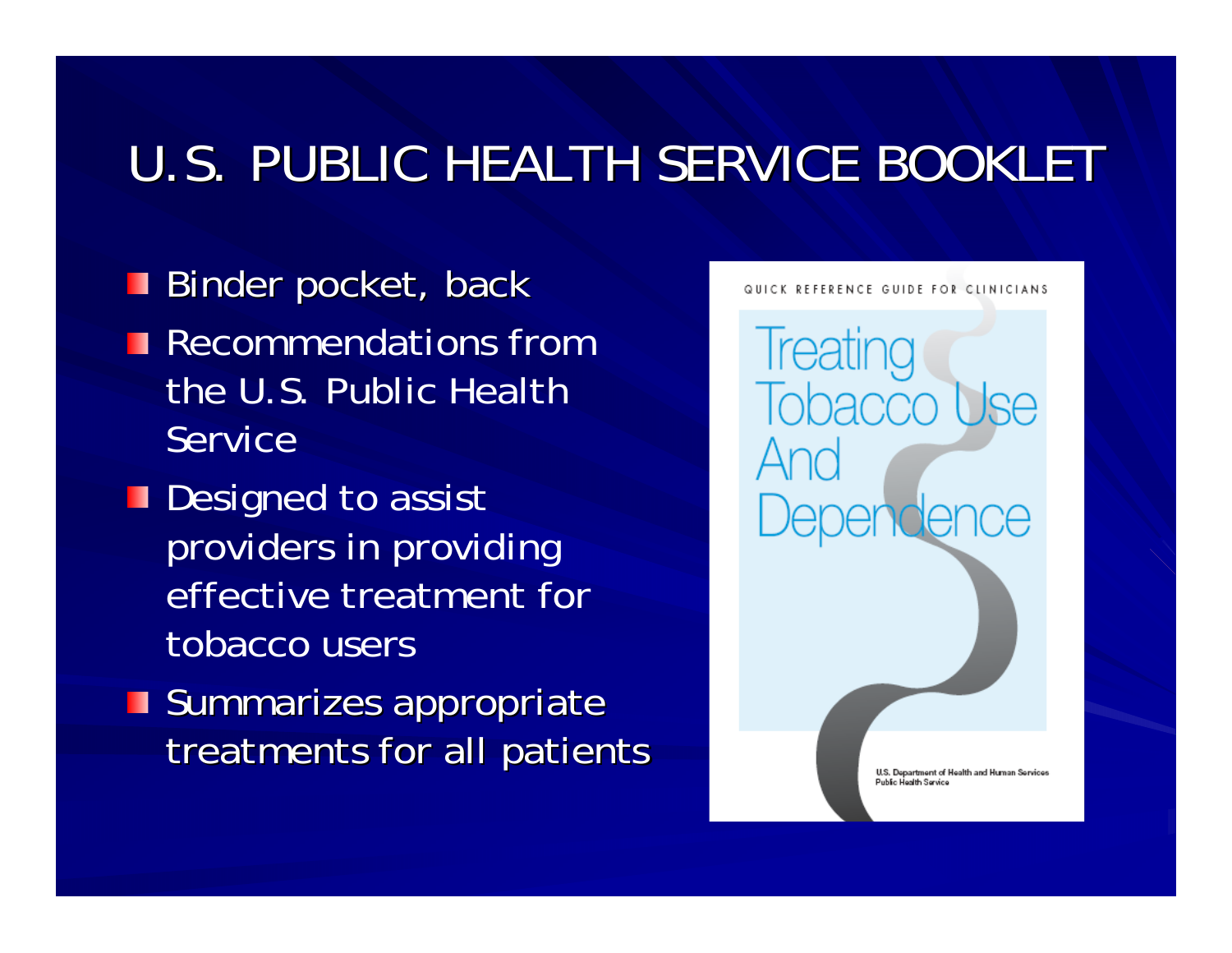#### ADDITIONAL MATERIAL

Binder pocket, back **Fold-out counter display** to attract patients' attention  $\blacksquare$  Fold-out brochure holder & Quitline card display & Quitline card display **T** "Treating Tobacco Use and Dependence" booklet **Bookmarks with patient** resources

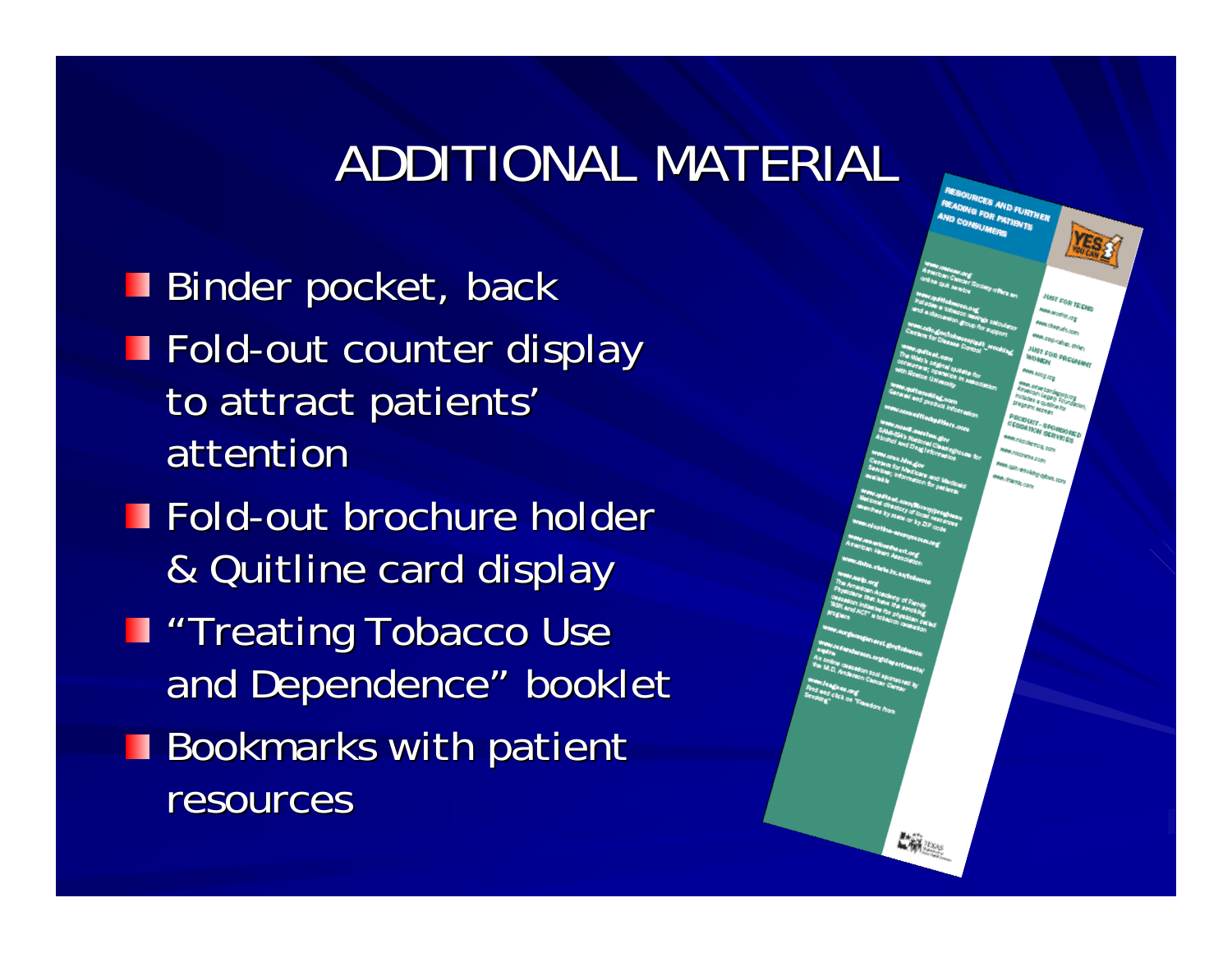#### ENCOUNTER CHECKLIST

#### In binder

- Guides providers through counseling process
- Documents patient's treatment & progress

|                                       |                                                       | ENCOUNTER CHECKLIST                                    | <u> Name: _________________________</u>                                                                                                  |
|---------------------------------------|-------------------------------------------------------|--------------------------------------------------------|------------------------------------------------------------------------------------------------------------------------------------------|
| <b>OU CAN-</b>                        | For Tobacco Users                                     |                                                        | Record Number: __ ___ ____ ____ ____ ____ ____                                                                                           |
|                                       |                                                       |                                                        |                                                                                                                                          |
|                                       |                                                       |                                                        | Encounter Dates: ___/__/__/___/___                                                                                                       |
|                                       |                                                       |                                                        | Visit# 1 2<br>з.<br>4                                                                                                                    |
|                                       | do to protect your health, and I can help you."       |                                                        | ADVISE smoker to stop: "As your healthcare provider, I strongly advise you to quit smoking. It's the single most important thing you can |
|                                       | ASSESS readiness to quit:                             | □ Ready to guit                                        | Target quit date: ( / / )                                                                                                                |
|                                       |                                                       |                                                        | □ Thinking about quiting □ Brief counseling using 5 R's:                                                                                 |
|                                       |                                                       |                                                        |                                                                                                                                          |
|                                       |                                                       |                                                        |                                                                                                                                          |
|                                       |                                                       |                                                        |                                                                                                                                          |
|                                       |                                                       |                                                        |                                                                                                                                          |
|                                       |                                                       | □ Not ready to guit                                    | □ Repetition/Relapse.                                                                                                                    |
|                                       | ASSIST smoker to guit:                                |                                                        |                                                                                                                                          |
| Smoking history:                      |                                                       |                                                        | __#cigaretes/day __#packs/day ___years<br>___# quit                                                                                      |
| attempts                              |                                                       |                                                        |                                                                                                                                          |
| Household members:                    |                                                       | smokers                                                | non-smokers children                                                                                                                     |
| SYMPTOMS:                             |                                                       |                                                        |                                                                                                                                          |
| cவூன் ______                          |                                                       |                                                        |                                                                                                                                          |
|                                       |                                                       |                                                        |                                                                                                                                          |
|                                       |                                                       |                                                        |                                                                                                                                          |
|                                       |                                                       |                                                        |                                                                                                                                          |
|                                       |                                                       |                                                        |                                                                                                                                          |
|                                       |                                                       |                                                        |                                                                                                                                          |
|                                       |                                                       | Withdrawal Symptoms:_____________________              |                                                                                                                                          |
|                                       | Mood: El Anxiety : El Depression                      |                                                        | Other: _________________________________                                                                                                 |
| MEDICATIONS:                          |                                                       |                                                        |                                                                                                                                          |
| Nicotine Replacement Therapy:         |                                                       | □ Patch                                                | □ Inhaier<br><b>El Lozenge</b>                                                                                                           |
|                                       |                                                       | $\square$ Gum                                          | C Nesal Spray                                                                                                                            |
|                                       |                                                       |                                                        |                                                                                                                                          |
| <b>Buproprion SR:</b><br>Varanicline: |                                                       | □ Tablets (start 7 to 10 days before target gult date) |                                                                                                                                          |
| Other:                                |                                                       | El Tablets (start one week before target quit date)    |                                                                                                                                          |
| ARRANGE follow up:                    |                                                       | El "I'd like to give you some materials."              | $\Box$ "If check back with you by $(-t-t-)$ " (Set within first week after target quit date.)                                            |
|                                       | Proactive telephone counseling: 1-877-YES-QUIT        |                                                        |                                                                                                                                          |
|                                       | Referrals to local cessation programs: 1-800-ACS-2345 |                                                        |                                                                                                                                          |
| www.cancer.org                        |                                                       | www.yesquit.org                                        | Department of                                                                                                                            |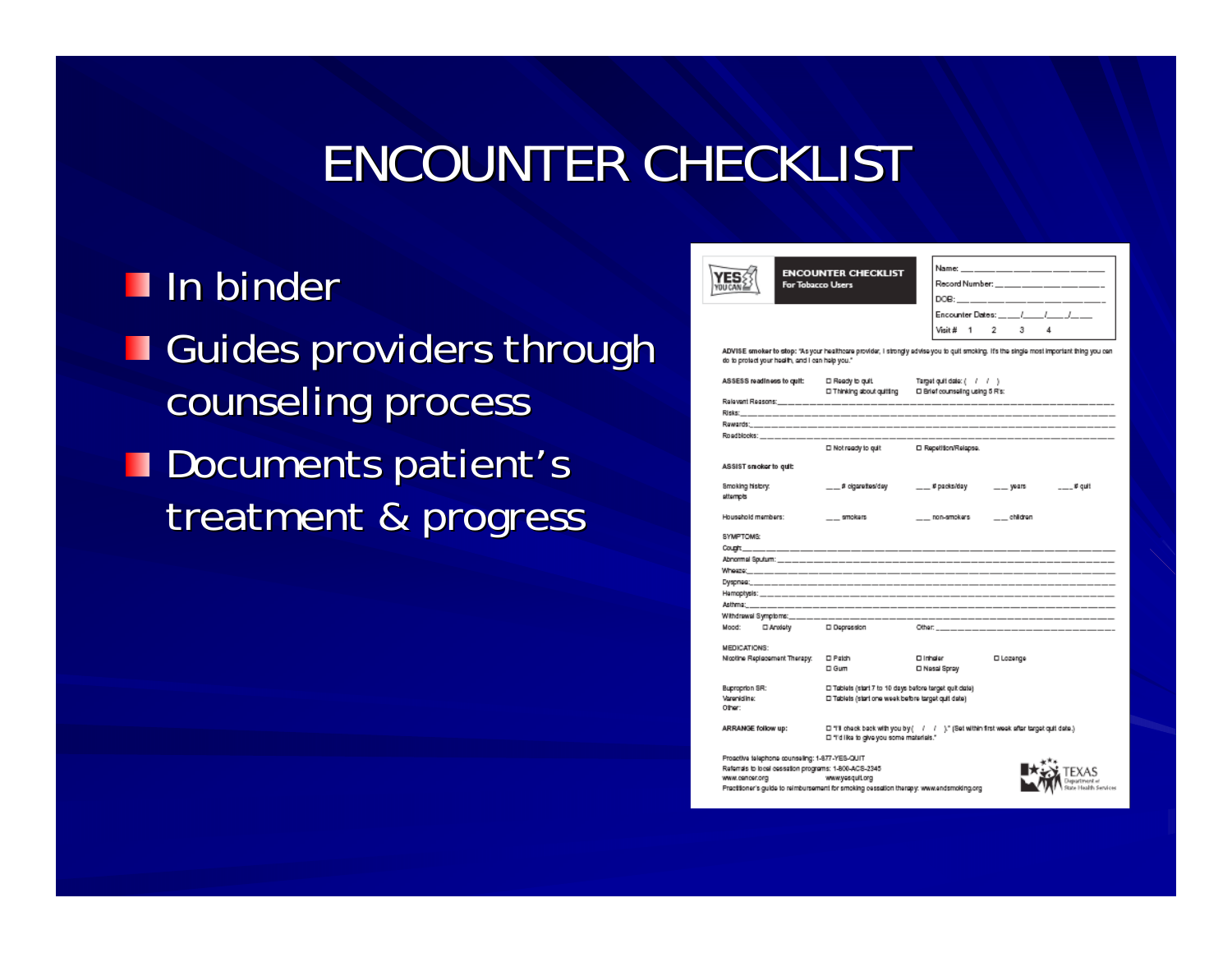#### FAX REFERRAL FORMS

#### **Back pocket**

- **Physicians can fax to** Quitline for patient to Quitline for patient to receive limited supply of free NRT
- **Patient also MUST pass a** medical screening given over the phone by the Quitline to receive NRT

| Department of<br>ancer<br>scient                                                                                                                                                                                                                                                                                                                                                                                                 |
|----------------------------------------------------------------------------------------------------------------------------------------------------------------------------------------------------------------------------------------------------------------------------------------------------------------------------------------------------------------------------------------------------------------------------------|
| <b>FAST FAX REFERRAL FORM</b>                                                                                                                                                                                                                                                                                                                                                                                                    |
| If you have a patient that is ready to quit using tobacco,<br>fax this form to the Texas Quitline: 1-877-747-9528 (fax) for free counseling services.<br>While supplies last, a free 2-month supply of nicotine replacement patches will be provided t<br>patients who enroll in telephone counseling after being referred by their health care<br>provider AND pass a brief medical screening administered by the ACS Quitline. |
| ?atient Information (printed or typed):                                                                                                                                                                                                                                                                                                                                                                                          |
|                                                                                                                                                                                                                                                                                                                                                                                                                                  |
|                                                                                                                                                                                                                                                                                                                                                                                                                                  |
| $\text{City}$ $\frac{1}{2}$ $\frac{1}{2}$ $\frac{1}{2}$ $\frac{1}{2}$ $\frac{1}{2}$ $\frac{1}{2}$ $\frac{1}{2}$ $\frac{1}{2}$ $\frac{1}{2}$ $\frac{1}{2}$ $\frac{1}{2}$ $\frac{1}{2}$ $\frac{1}{2}$ $\frac{1}{2}$ $\frac{1}{2}$ $\frac{1}{2}$ $\frac{1}{2}$ $\frac{1}{2}$ $\frac{1}{2}$ $\frac{1}{2}$ $\frac{1}{2}$ $\$                                                                                                          |
|                                                                                                                                                                                                                                                                                                                                                                                                                                  |
| Best Time to Call and the contract of the contract of the contract of the contract of the contract of the contract of the contract of the contract of the contract of the contract of the contract of the contract of the cont                                                                                                                                                                                                   |
| Patient's Signature <b>Second Contract Contract Contract Contract Contract Contract Contract Contract Contract Contract Contract Contract Contract Contract Contract Contract Contract Contract Contract Contract Contract Contr</b>                                                                                                                                                                                             |
| ?rovider Information (printed, stamped or typed):                                                                                                                                                                                                                                                                                                                                                                                |
|                                                                                                                                                                                                                                                                                                                                                                                                                                  |
|                                                                                                                                                                                                                                                                                                                                                                                                                                  |
| $\sum_{i=1}^{n}$ $\sum_{i=1}^{n}$ $\sum_{i=1}^{n}$ $\sum_{i=1}^{n}$ $\sum_{i=1}^{n}$ $\sum_{i=1}^{n}$ $\sum_{i=1}^{n}$ $\sum_{i=1}^{n}$ $\sum_{i=1}^{n}$ $\sum_{i=1}^{n}$ $\sum_{i=1}^{n}$ $\sum_{i=1}^{n}$ $\sum_{i=1}^{n}$ $\sum_{i=1}^{n}$ $\sum_{i=1}^{n}$ $\sum_{i=1}^{n}$ $\sum_{i=1}^{n}$                                                                                                                                 |
| $\mathbf{p}_{\text{home}}$ Number ( $\qquad \qquad$ )                                                                                                                                                                                                                                                                                                                                                                            |
| Se habla español. Multi-lingual services are provided.                                                                                                                                                                                                                                                                                                                                                                           |
| Quittine 1-877-YES-QUIT (1-877-937-7848)<br>Rev. 02/13/07<br>* Offer available only while Supplies last.                                                                                                                                                                                                                                                                                                                         |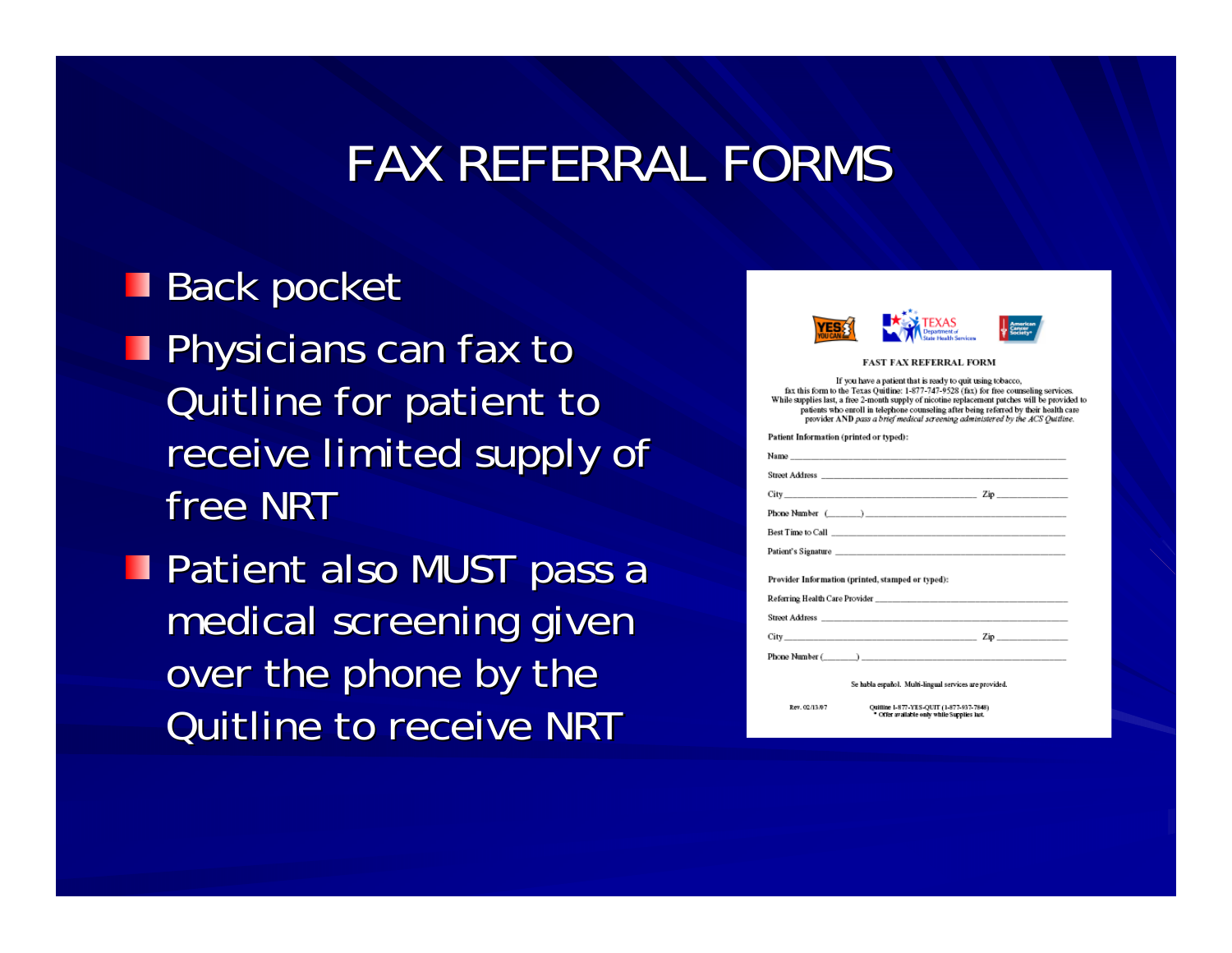### INFORMATION GUIDE

Separate from toolkit Tri-fold brochure **Explains toolkit contents** and benefits of using it  $\blacksquare$  Can leave with contacts who are not sure if they want the entire toolkit



A CLINICAL TOOLKIT **FOR TREATING TOBACCO DEPENDENCE** 

For teens, pregnant women and adult populations

#### **Information Guide**

"As clinicians, you are in a frontil ne position to help your patients by asking two key questions: 'Do you smoke?' and 'Do you want to guit?'

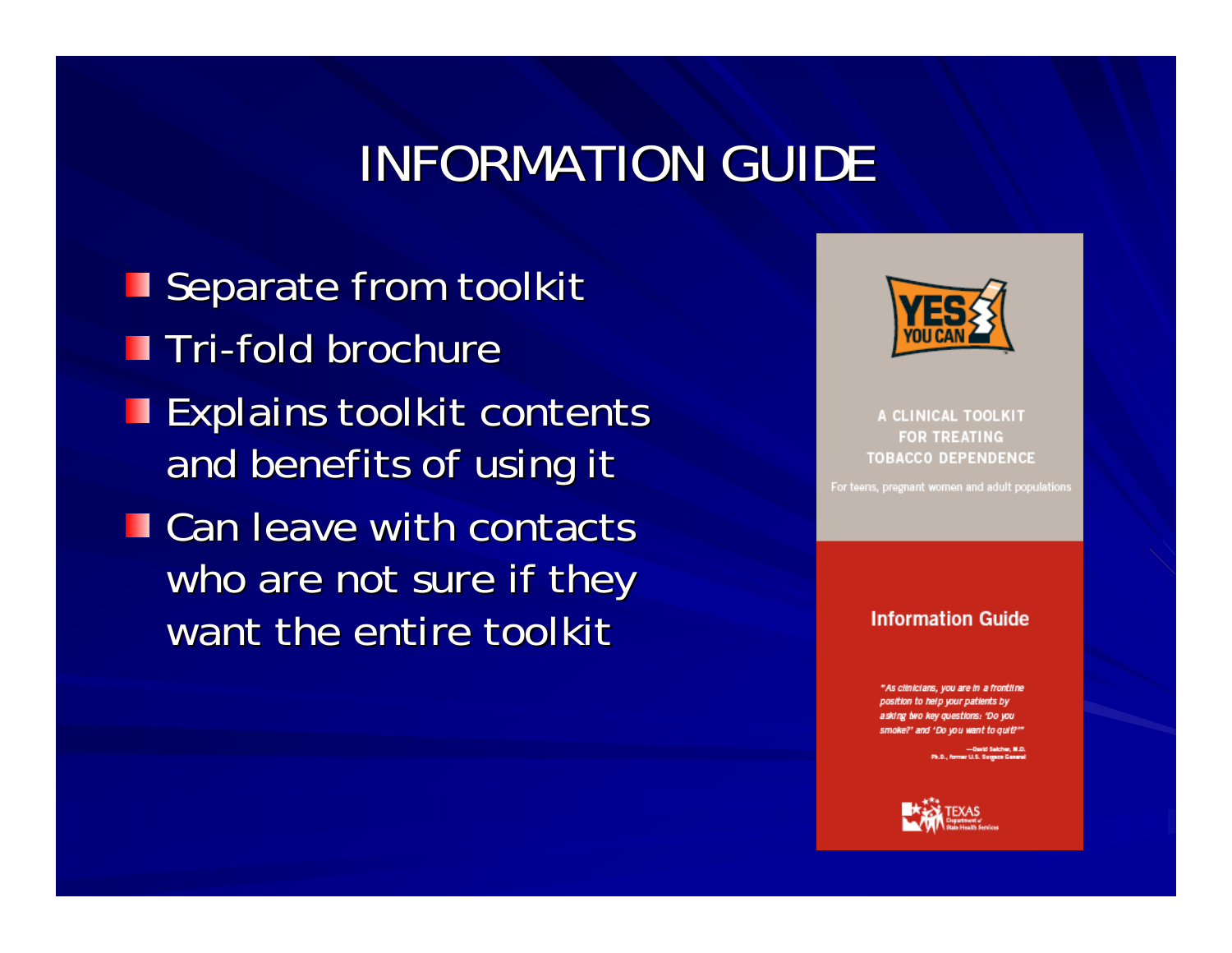## CONSULTATION STRATEGIES: CONSULTATION STRATEGIES:CLINICAL SETTINGS

- **T** Consult with different types of health professionals: doctors, dentists, nurses, instructors, public health practitioners, etc.
- Talk to the "gatekeeper" in the office  $\cdot$ –- the person who  $\overline{\phantom{a}}$ has access to the providers, their schedules & mail
- It's better if you can get face time with the provider, but support staff can give you access and help make your case
- $\blacksquare$  Educate staff in believing that asking the smoking status is as important as taking blood pressure
- **Smoking status should be the 5th vital sign taken in the Smoking status should be the 5th vital sign taken in the** office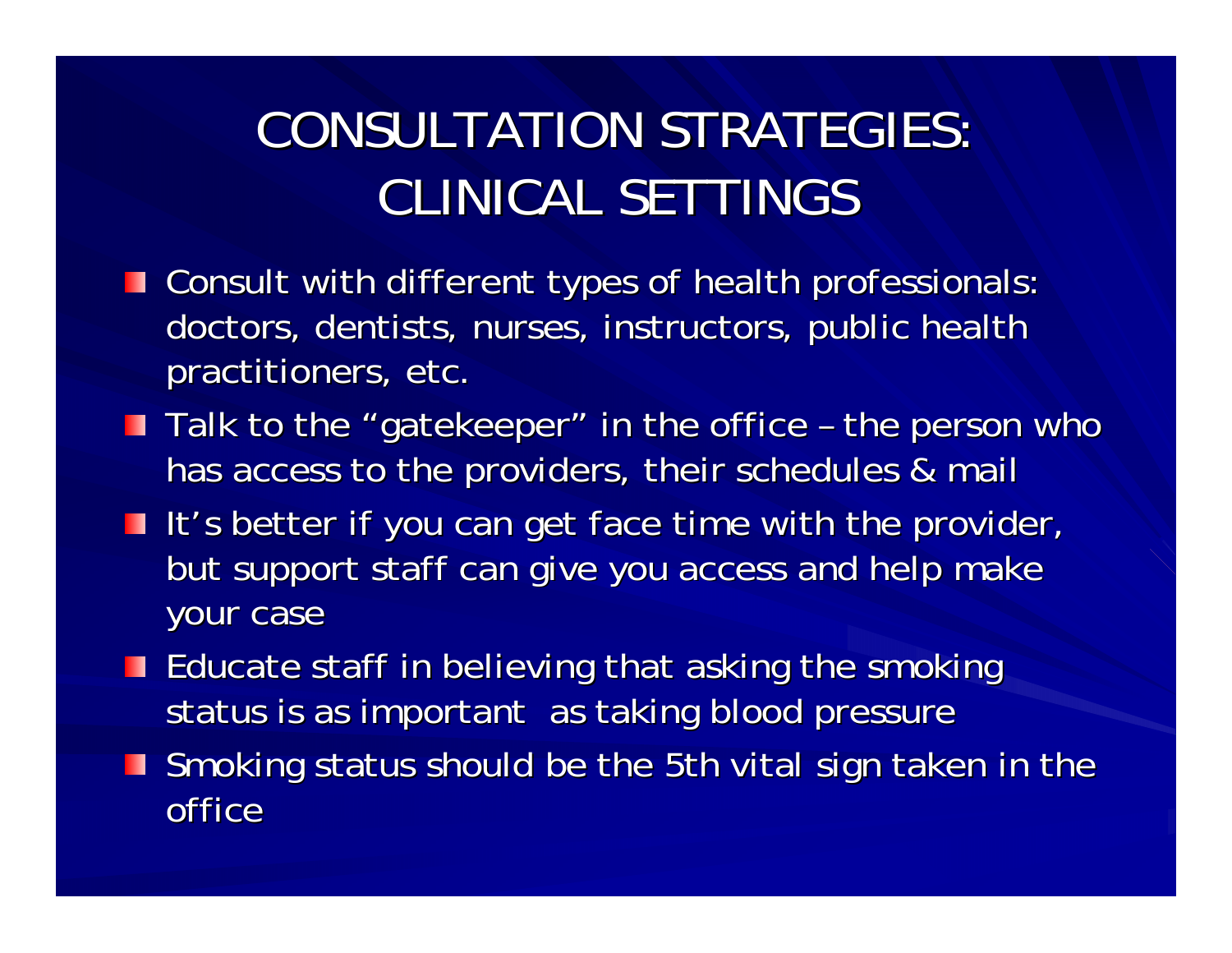### CONSULTATION STRATEGIES: CONSULTATION STRATEGIES:THINK OUTSIDE THE BOX

- **Educate other providers, students & support staff**
- School nurses, occupational nurses, student nurses
- Dental hygiene students, dental assistants
- Medical assistants, office receptionists, community health workers
- $\blacksquare$  Physician assistants
- **Pharmacy students, psychology graduate students**
- Mental health providers, substance abuse treatment facilities
- $\blacksquare$  Military medical staff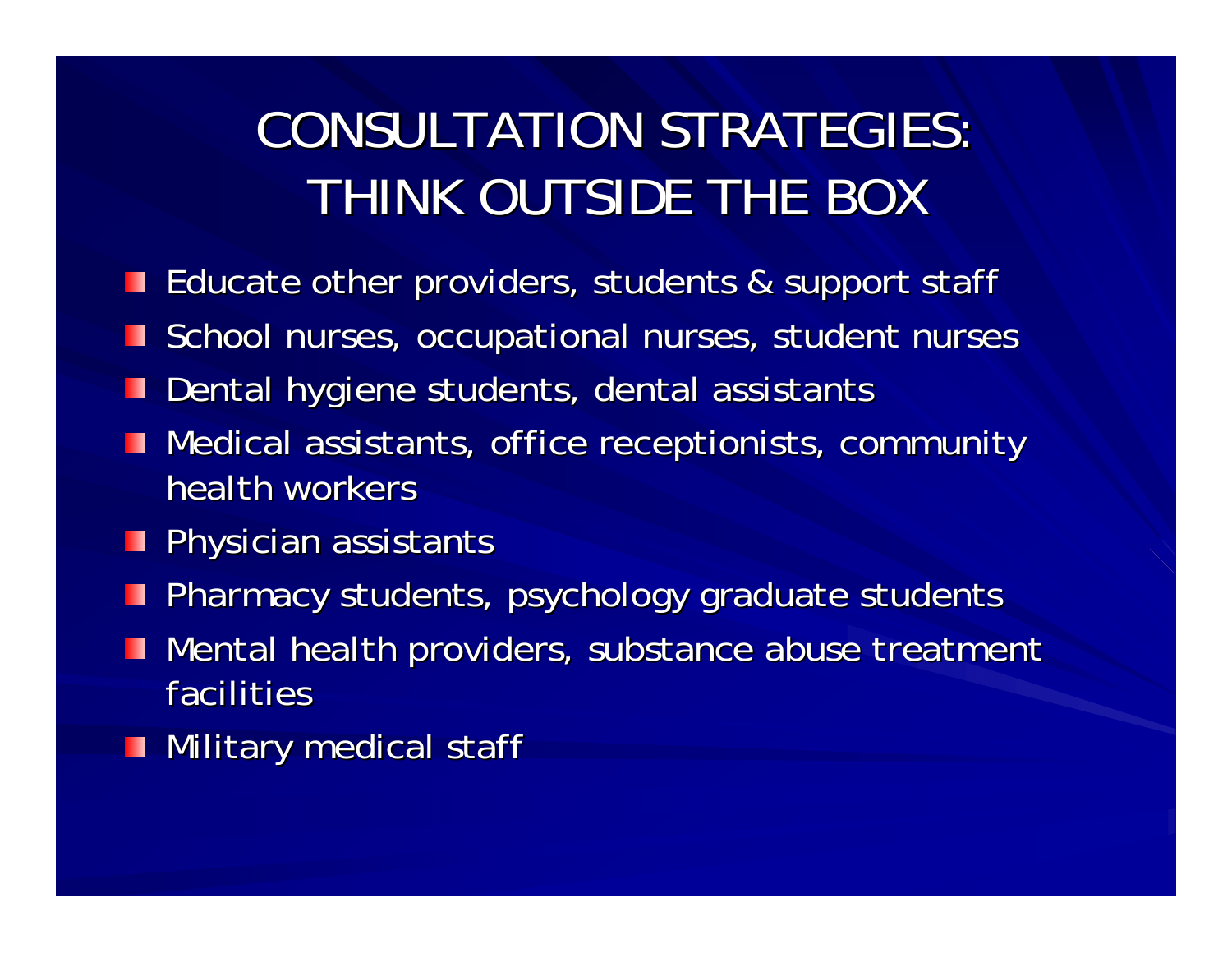### CONSULTATION STRATEGIES: CONSULTATION STRATEGIES:PROFESSIONAL ORGANIZATIONS

- Look for other opportunities to reach clinicians through presentations to professional organizations, CEU programs
- **Nurse Oncology Education Program (NOEP)** 1-800-515-6770
- **Physician Oncology Education Program (POEP)** 512/370-1673
- **Dental Oncology Education Program (DOEP)** 512/467 512/467-2803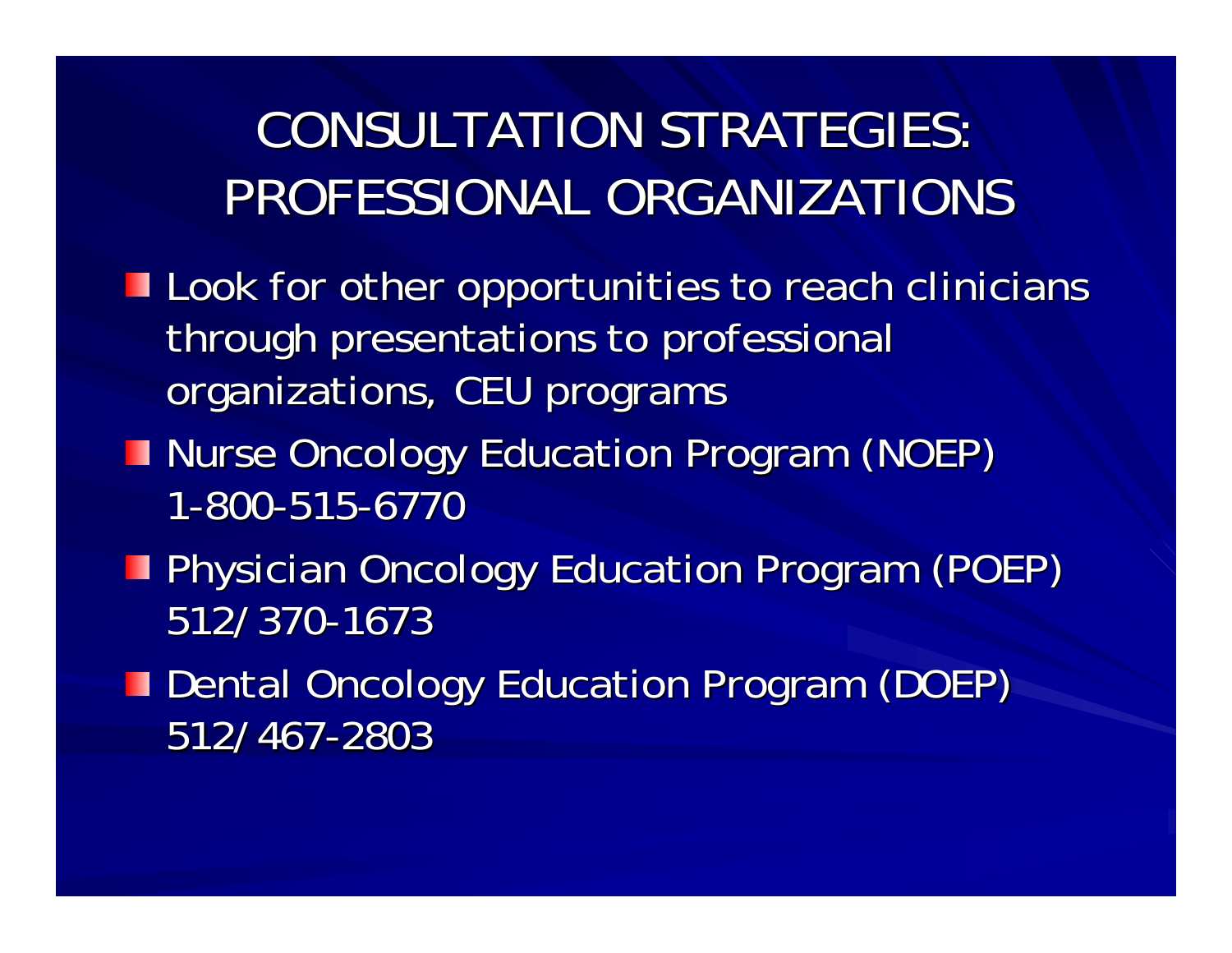## CONSULTATION STRATEGIES: CONSULTATION STRATEGIES:WORKSITES

- **The Consult with HR representative or worksite wellness department manager**
- Educate the HR representative or wellness department<br>on the advantages of helping workers quit smoking to<br>reduce health risk and improve productivity
- Train HR and wellness department on clinical toolkit to<br>have resources available to employees who are willing<br>to make a quit attempt
- Assist worksites that are planning health fairs by<br>training on clinical toolkit and providing educational<br>materials to distribute to employees
- Encourage worksites to purchase tobacco education<br>materials like "Mr. Gross Mouth," lungs with cancer,<br>etc. to provide visual impact